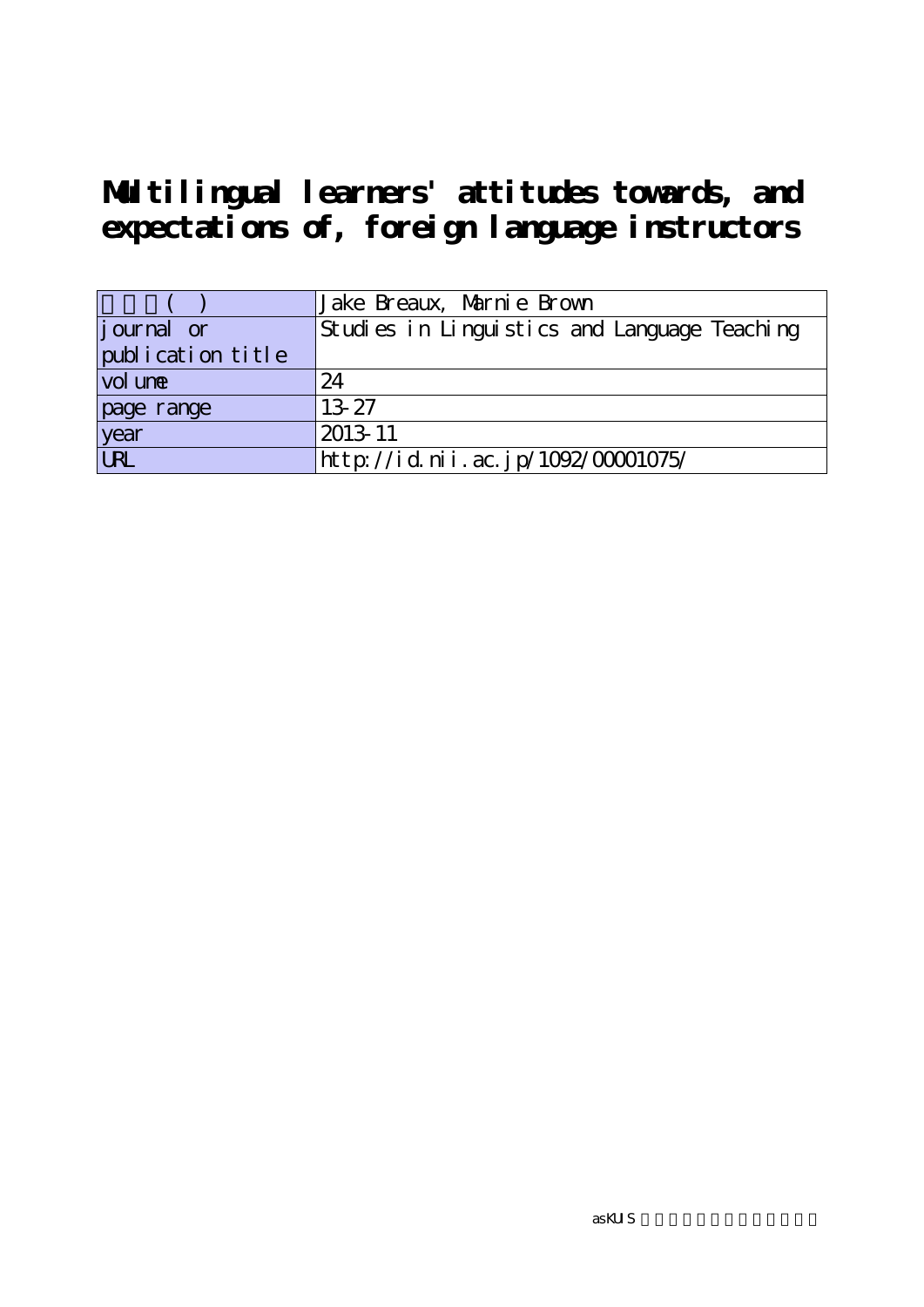# **Multilingual learners' attitudes towards, and expectations of, foreign language instructors**

**Jake Breaux Marnie Brown**

### **Abstract**

As multilingual education gains traction in Asia, and multilanguage programs continue to develop, further research into multilingual acquisition will be vital. Such programs add a unique dynamic, and a greater degree of complexity to our understanding of English language education in EFL contexts, and call for much of what we know in that regard to be investigated anew. We are fortunate at Kanda to have established programs covering multiple languages that afford us the opportunity to conduct such research.

This study, one of a number of ongoing projects focusing on MLA, investigated a group of university students enrolled in multilingual programs at KUIS. It aimed to assess learner attitudes towards, and expectations of, their foreign language lecturers across the double language major programs. Although studies investigating English language teachers in this construct are abundant, few have focused on multilingual programs and of those, all have been very Eurocentric. This study sought to bridge that gap.

The participants in this study completed a multi sectional survey investigating linguistic and cultural competence, pedagogical skills and styles, and behavioral and attitudinal traits. Their attitudes were then measured through a variation of the Fishbein Model (Fishbein, 1967; Fishbein & Azjen, 1975), a weighted additive design, and were compared using inferential statistics. Results indicated some key differences in learners' views of their English and Regional Language instructors, with potential fundamental implications for multilingual education.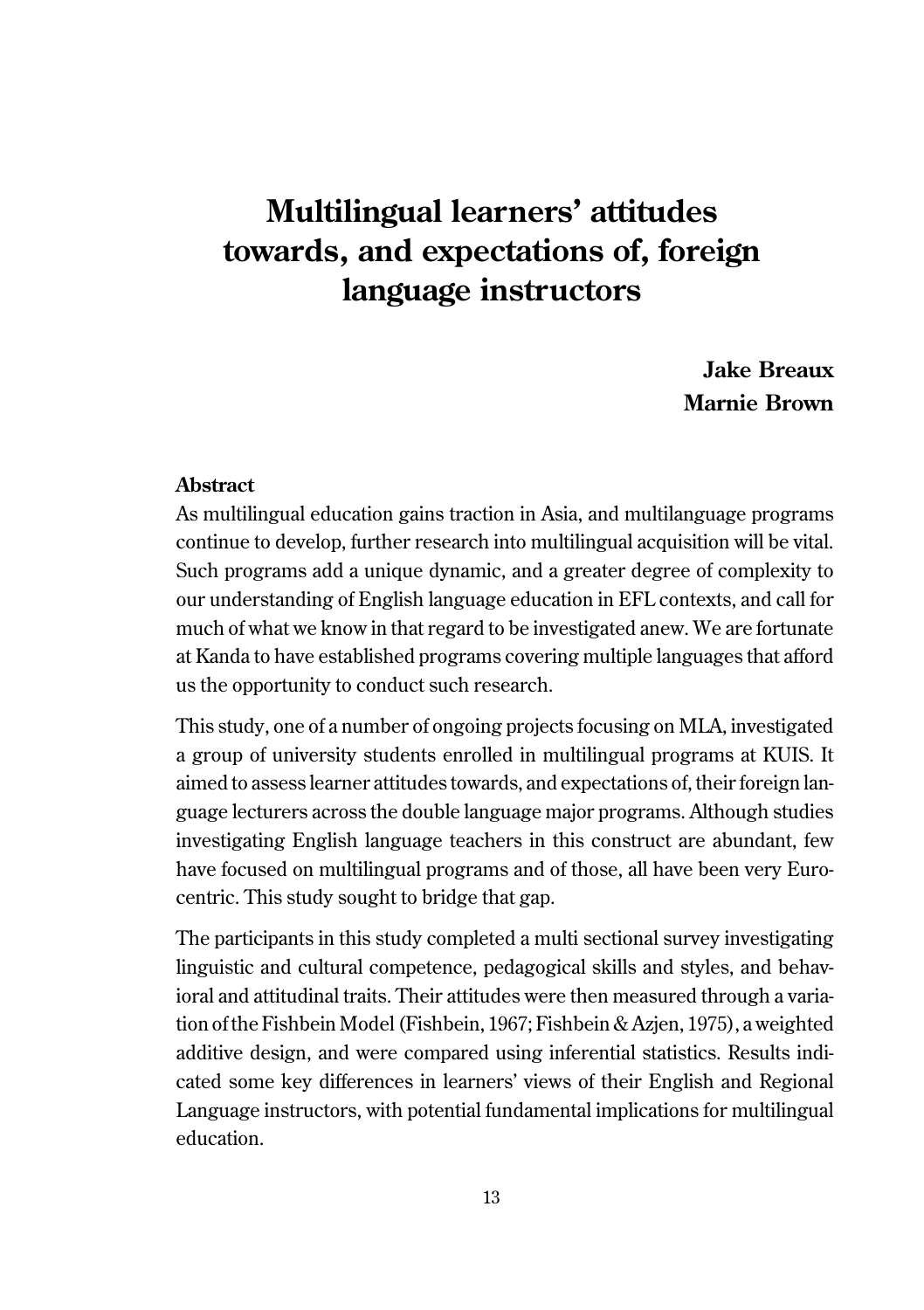# **Introduction**

Kanda University of International Studies ("KUIS") is one of a select few institutions in Japan with multilanguage programs. There are two separate multilanguage departments at KUIS: The Department of Asian Languages includes Chinese, Korean, Vietnamese, Thai and Indonesian majors, and the Ibero-America Department, which is comprised of Spanish and Brazilian Portuguese majors. To further complicate matters, not all students in the departments are enrolled in what we would class as multilanguage programs. Chinese, Korean, and Spanish majors at KUIS are not currently required to take a full load of English courses. Consequently, this study only focused on the students who were double language majors, in that they were studying English (L2) and one of the following regional languages (RL) in equal measure: Vietnamese, Thai, Indonesian, and Brazilian Portuguese. Most students in this study had no prior formal instruction in their RL (L3), with only a small number of them having familial, cultural or other ties to places or people connected to those languages. They had all undergone a number of years of formal English instruction but were, for the most part, experiencing the L3 for the first time. As programs of this type are rare in Japan and, indeed, any EFL context, it affords us the opportunity to conduct some rather unique research in a fairly new and expanding field. It is also hoped that the results will further inform our program and best practice going forward.

This project was conceived as a pilot study for a much larger, more robust investigation into student attitudes towards, and expectations of foreign language instructors in multilingual constructs. As such, it is quite limited in scope.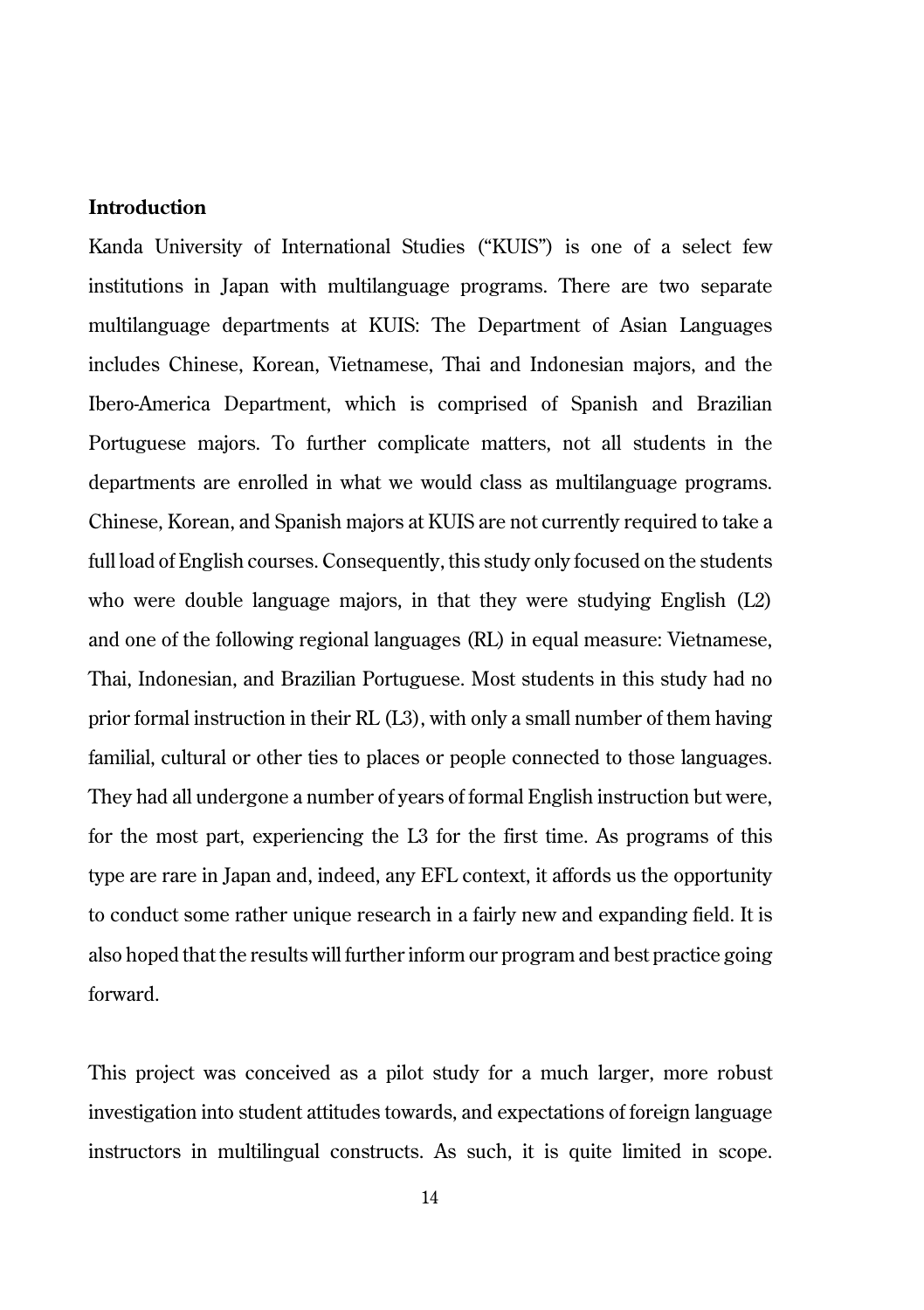However, initial results were encouraging, and warrant discussion in their own right.

### **Background**

#### *Multilingual programs*

There is a paucity of research into multilanguage programs, with what little that does exist being very Euro-centric, and/or concerned primarily with multilingual communities in places such as Geneva, Quebec, and the Basque region of Spain. Research over the last 20 years has heralded the emergence of English as a global language, which has raised many questions about the ownership of the language, language variation, and language standards, amongst other things (Crooks, 2009). Debate about the role of English as a lingua franca, and the codification of a new English as an international language (Jenkins, 2000, 2006; Seidlhofer, B., 2004, 2005) rages on. Multilingualism, on the other hand, remains a niche. This is somewhat surprising, as Jessner (2008) notes: The intensification of international and interregional contact, migration, and transnational economic cooperation has made multilingualism a vital component of many people's identity. However, as multilanguage programs, particularly in EFL contexts are still rare, we are only just beginning to grasp the potential implications for the stakeholders involved. With their expansion, focused studies on MLA and multilingual education will be imperative to ensuring that such programs are meeting the needs of students, teachers, institutions, and the global community.

## *Comparing teachers*

There are many studies that focus on the Native Speaker ('NS') vs Non-Native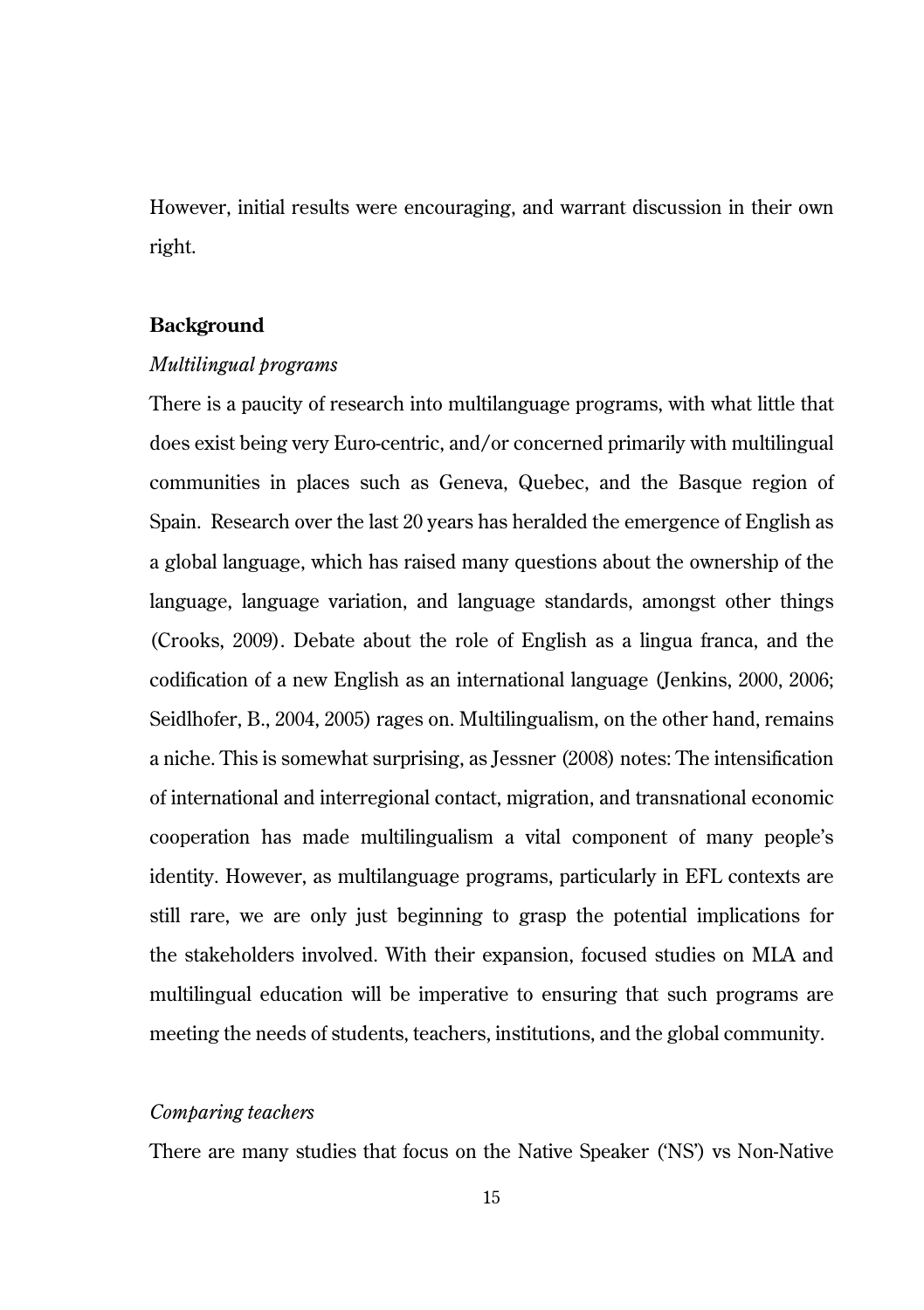Speaker (NNS) dichotomy with regard to teachers of English. It is still a heavily researched area, despite findings suggesting a myriad of results and often disparate pedagogical implications (Kachru, 1992; Kramsch, 1997; Medgyes, 1992, 1994; Chueng & Braine, 2007; Watson Todd & Pojanapunya, 2009). Much of this research has focused on ESL students, though the number of investigations into EFL instructors has increased (see Crooks, 2009). In the past NS and NNS teachers were viewed as two different and distinctly discernible categories, however recent research in the field has put this notion under increasing scrutiny (Medgyes, 1992). Categorisation of this type is often arbitrary, and increasingly problematic (McKay, 2002). No distinction is made throughout this study as to whether or not a teacher would be considered a 'native' or 'non-native' speaker of the languages being taught. Its aim is not to analyse the degree of an instructor's 'nativeness', but rather to further our understanding of learners' expectations of their instructors comparatively across the languages they are studying.

No studies to date have investigated student attitudes towards, and expectations of their foreign language instructors in multilingual EFL contexts. Research on the 'NS' v 'NNS' dichotomy is perhaps most relevant in its construction, though largely theoretically irrelevant (see Medyges, 1992; 1994). Models are helpful, however, and it is for that purpose that this study has adapted similar instrumentation and measures.

# **Research Question**

In order to pilot the instrumentation for the larger study, and to test the efficacy of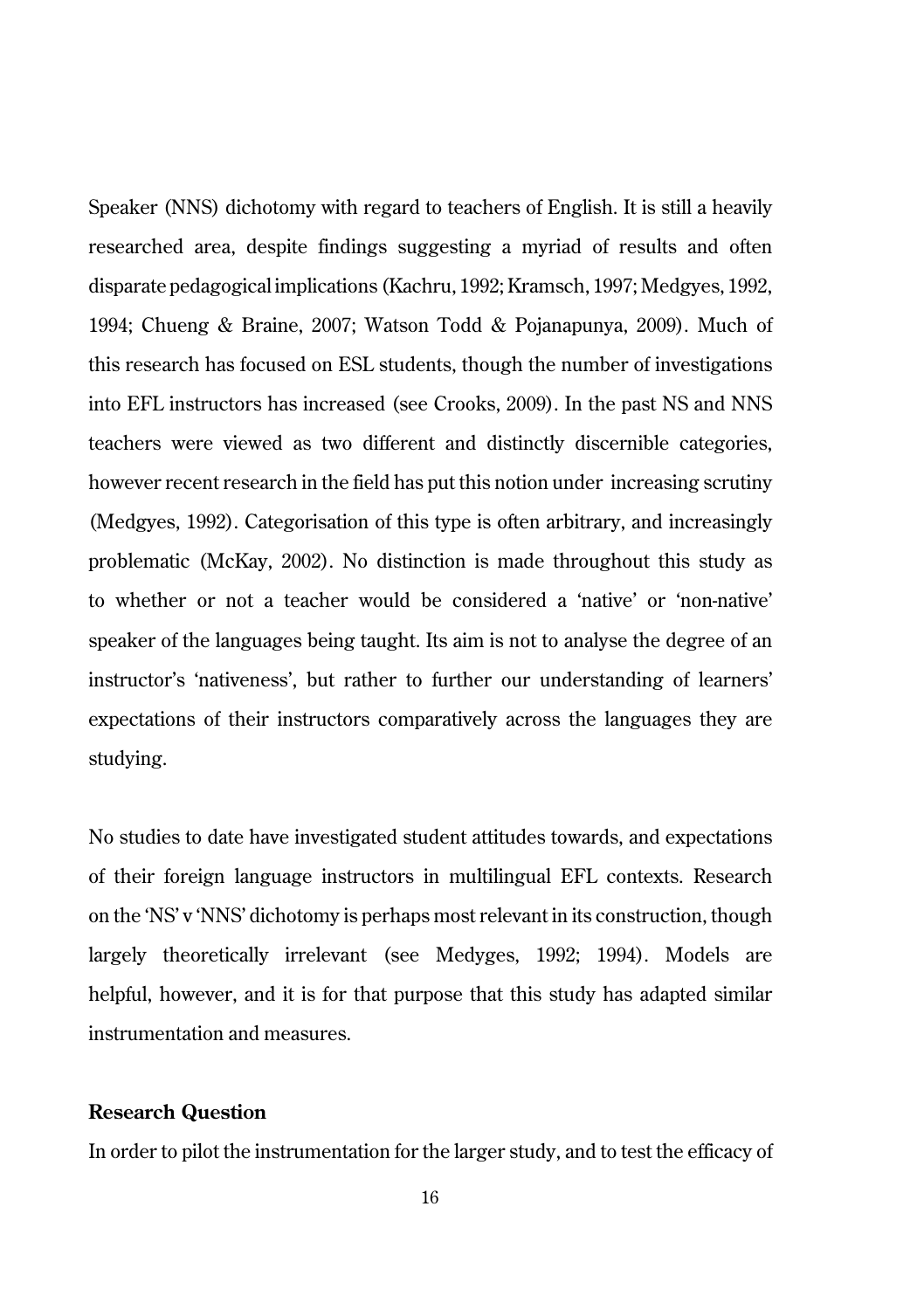the Fishbein Model, one largely exploratory research question investigating the cognitive (beliefs) component of attitudes (Weneger & Fabrigar, 2003) was posed:

1. *What are the attitudes of double language majors at KUIS towards their English and Regional Language instructors?*

In other words, what characteristics do multilanguage learners value in their language instructors, and to what degree do they perceive their instructors across language majors exhibit these characteristics?

### **Methodology**

There were 29 participants drawn from a group of students in each of the double language major programs enrolled in a Freshman English course at KUIS. All students were asked to complete a multi sectional survey on Google Forms to assess their attitudes towards their English and Regional Language instructors. Each question on the survey was filtered into one of three sub-categories: *LCC* - linguistic and cultural competence, *PSS* - pedagogical skills and styles, and *BAT* - behavioral and attitudinal traits (see Crooks, 2009). There were 12 questions in total on the survey (see Figure 1), which were categorized as follows: 4 LCC questions, 5 PSS questions and 3 BAT questions.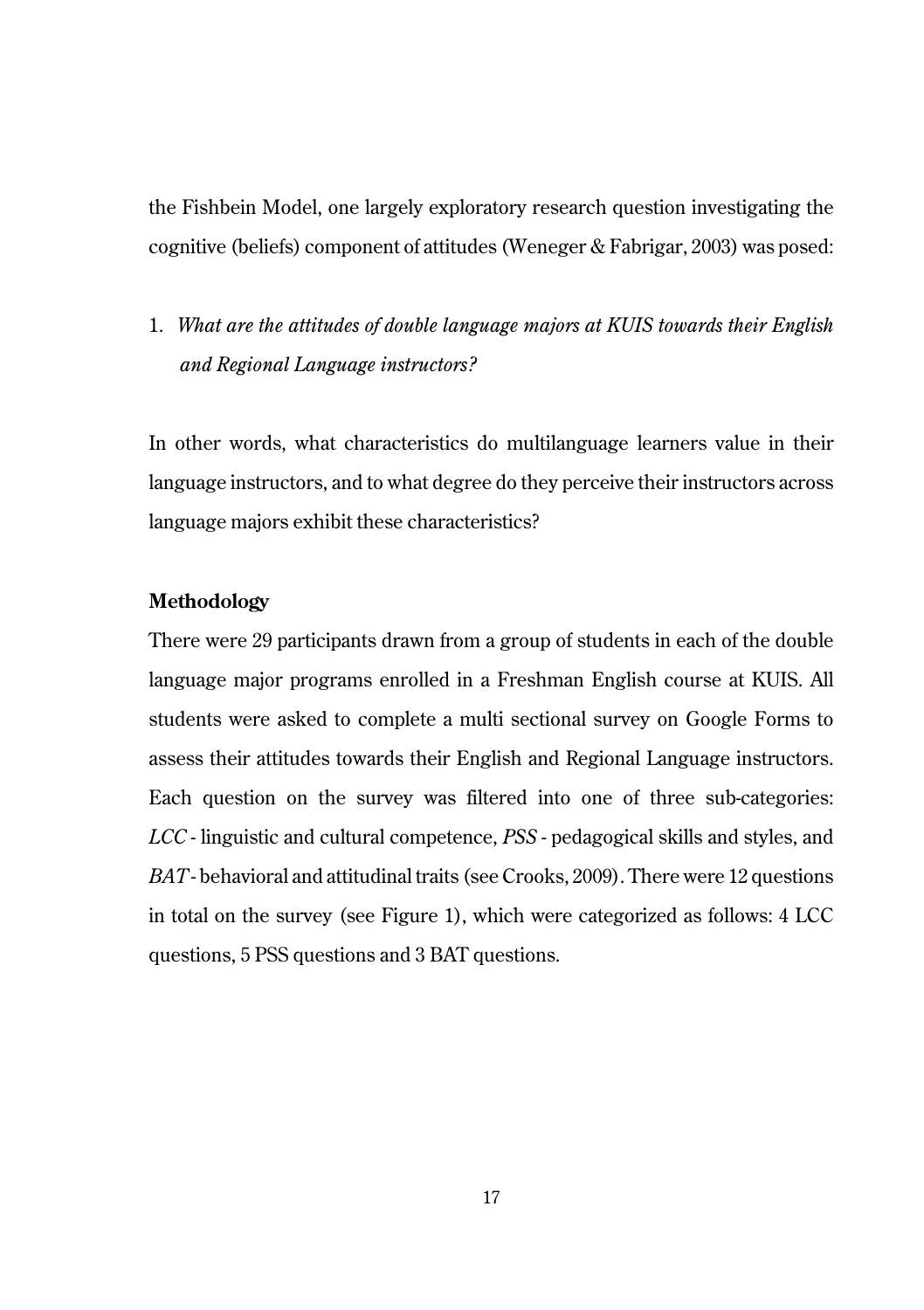|              | Question                                                           |
|--------------|--------------------------------------------------------------------|
| $\mathbf{1}$ | Is able to communicate well orally (LCC)                           |
| 2            | Has a good knowledge of the rules of grammar (LCC)                 |
| 3            | Teaches about their culture in lessons (LCC)                       |
| 4            | Has a graduate degree (Masters or PhD) in teaching languages (LCC) |
| 5            | Is always well prepared for lessons (PSS)                          |
| 6            | Gives clear explanations of language points (PSS)                  |
| 7            | Provides interesting and relevant study materials (PSS)            |
| 8            | Gives me plenty of feedback on my performance and progress (PSS)   |
| 9            | Encourages students to become independent learners (PSS)           |
| 10           | Is friendly and smiles a lot (BAT)                                 |
| 11           | Creates a good classroom atmosphere (BAT)                          |
| 12           | Treats students with respect (BAT)                                 |

**Figure 1: Characteristics**

Results were measured using the Fishbein Model (Fishbein 1967; Fishbein & Azjen, 1975), a compensatory model "which is designed to handle multi-attribution and salience within attitude measurement by computing both the factors that are of importance to respondents in determining an attitude towards an object and the degree to which they evaluate the object in terms of those different factors" (Crooks, 2009: 21). Essentially, the Fishbein Model calculates the product of belief (evaluation of the category against each attribute). It is commonly used in consumer analyses, where extended versions of the model are designed to 'predict' behaviour. In this study the respondents rated the importance of a number of attributes of a 'good' teacher, and indicated the frequency of their observation of those attributes in their lecturers (see Figures 2 and 3). It should again be noted that no distinction was made between 'native' and 'non-native' teachers, since both teach courses in each department, and that no specific teachers or courses were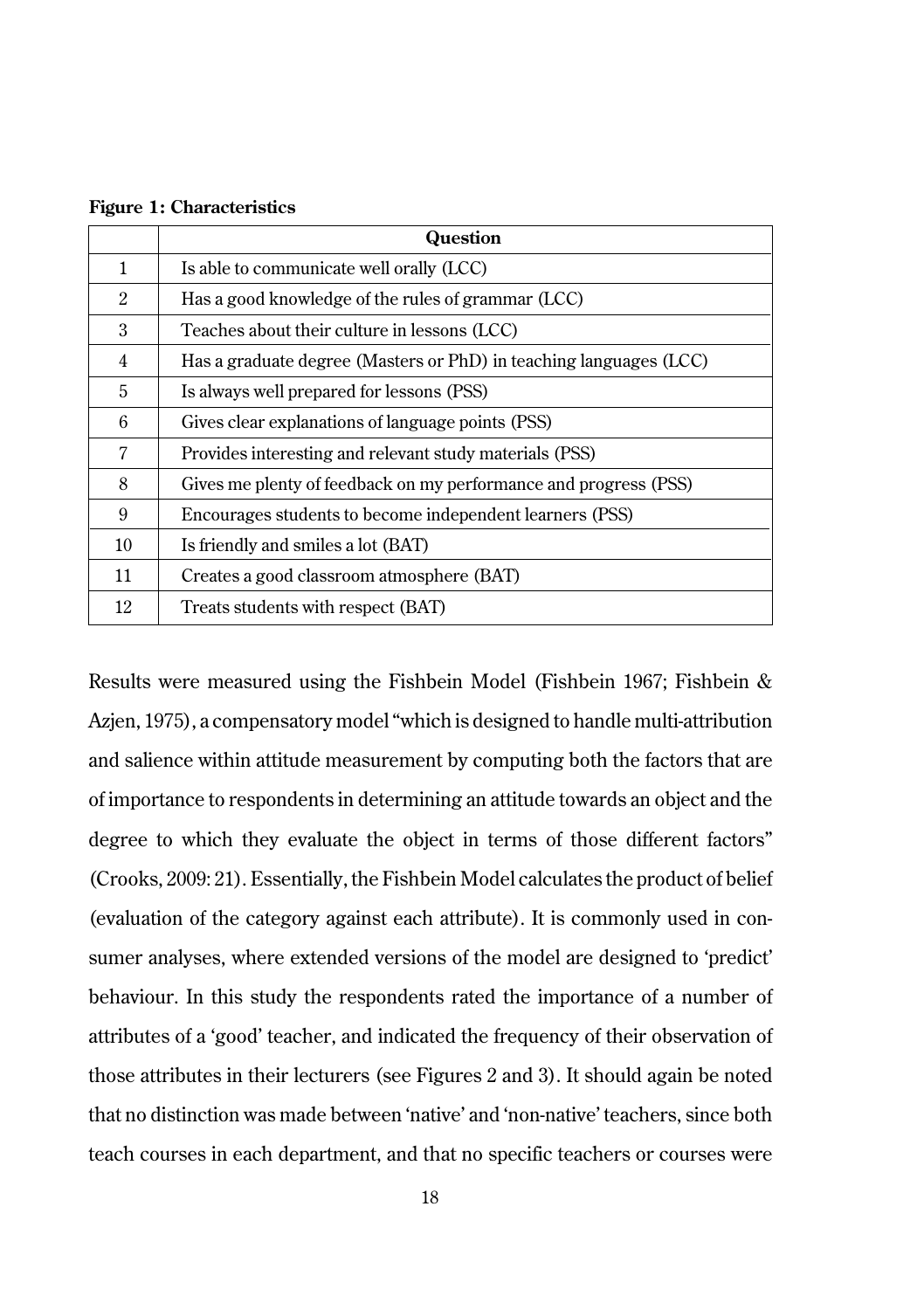identified.

#### **Figure 2: Importance scale**

| Importance 重要性 |                    |           |                |  |  |
|----------------|--------------------|-----------|----------------|--|--|
| Not important  | Slightly important | Important | Very important |  |  |
| 重要ではない         | 若干重要               | 重要        | とても重要          |  |  |

**Figure 3: Frequency scale example**

| Exhibited by your regional language teachers<br>専攻言語の担当教員にみられる特性 |          |                  |       |            |  |  |
|------------------------------------------------------------------|----------|------------------|-------|------------|--|--|
| Very rarely                                                      | Rarely   | <b>Sometimes</b> | Often | Very often |  |  |
| 減多にみられない                                                         | 稀にしかみられな | 時々みられる           | とても重要 | とても重要      |  |  |

In mathematical terms the Fishbein Model is:

$$
\mathbf{A}_{o} = \sum \mathbf{b}_{i} \mathbf{v}_{i}
$$

The attitude (A $_{\!\circ}$ ) towards an object is equal (=) to the sum (∑) of the products of the belief about each attribute of the object (b*i*v*i*), weighted by the evaluation of the importance or value of each attribute. This weighted attitude model allows for the investigation of the importance of an attribute, where traditional instrumentation might only be able to tell us how often it is exhibited.

A series of paired *t*-tests were then conducted to compare the belief/value products for English and RL teachers on each attribute. Further paired sample *t*-tests were run to compare the English and RL teachers on the three sub-dimensions: LCC, PSS, and BAT.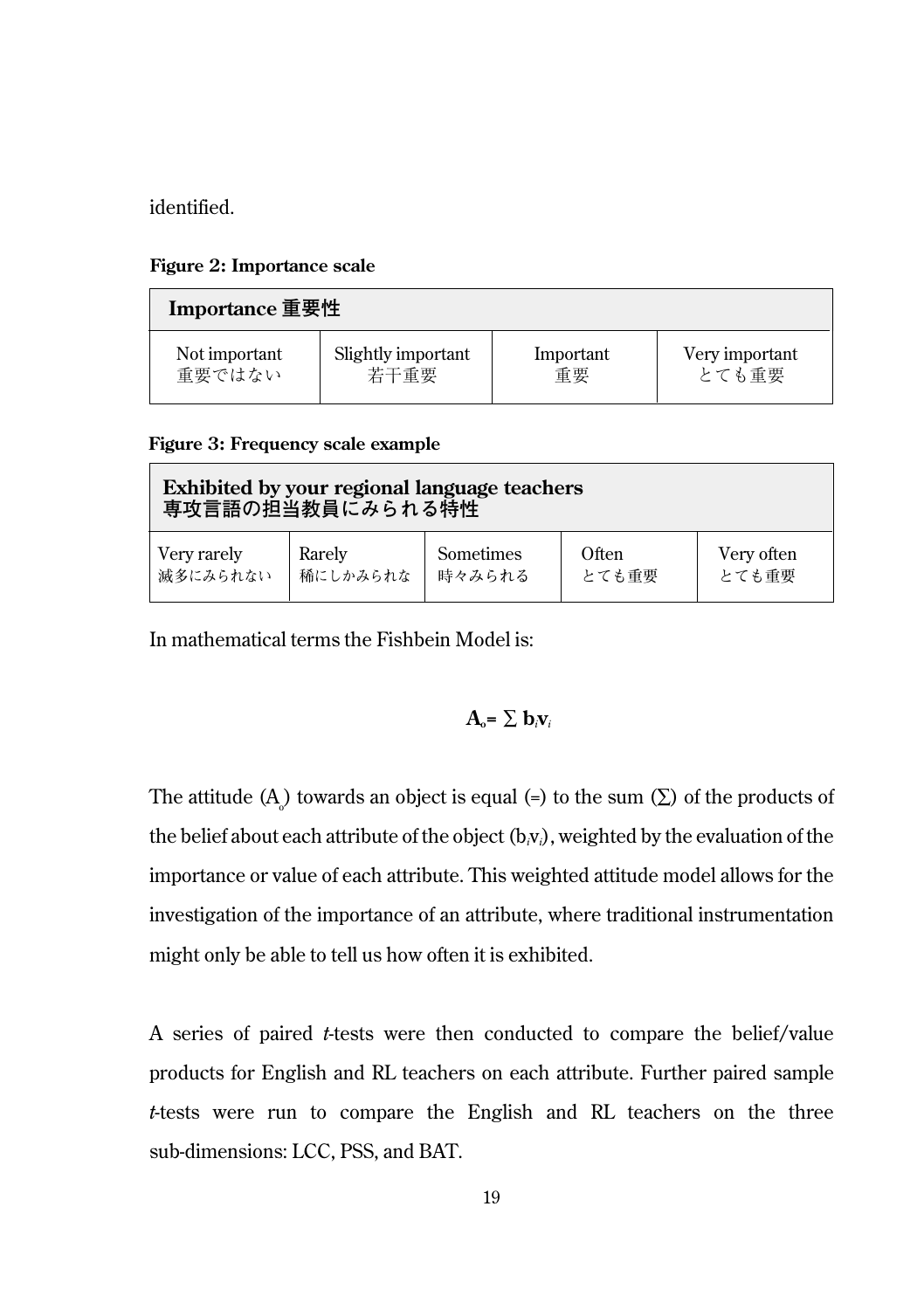# **Results**

Initial results indicated that there were indeed some statistically significant differences between the students' attitudes towards the characteristics displayed by the English and RL teachers. In the following tables detailed descriptive statistics for the belief value products for English teachers and Regional Language teachers are shown. The maximum possible mean score for a product, if each of the respondents were to rate the characteristic as very important, and to judge that it was exhibited very often by the category of teacher in question, is 20 (Crooks, 2009). The actual range was between 16.54 for is *fluent in the language:* (RL) and 5.92 for *has a graduate degree (Masters or PhD) in teaching languages:* (EL).

Table 1 shows the 4 highest belief/value product scores for individual attributes/teacher categories:

| Rank           | <b>Attribute/Teacher Category</b>                                 | Category   | Mean/Fishbein |
|----------------|-------------------------------------------------------------------|------------|---------------|
|                | Is fluent in the language: RL                                     | LCC        | 16.54         |
| $\overline{2}$ | Gives me plenty of feedback on my<br>performance and progress: RL | <b>PSS</b> | 16.50         |
| 3              | Is friendly and smiles a lot: EL                                  | <b>BAT</b> | 16.37         |
| $\overline{4}$ | Has a good knowledge of the rules<br>of grammar: RL               | LCC        | 16.27         |

**Table 1: Highest belief/value scores**

Positive evaluations of Regional Language teachers against characteristics deemed to be important accounted for three of the four highest scores. The list also involved more products with LCC traits. For English teachers, participants rated '*is friendly and smiles a lot*' to be both very important, and an often exhibited trait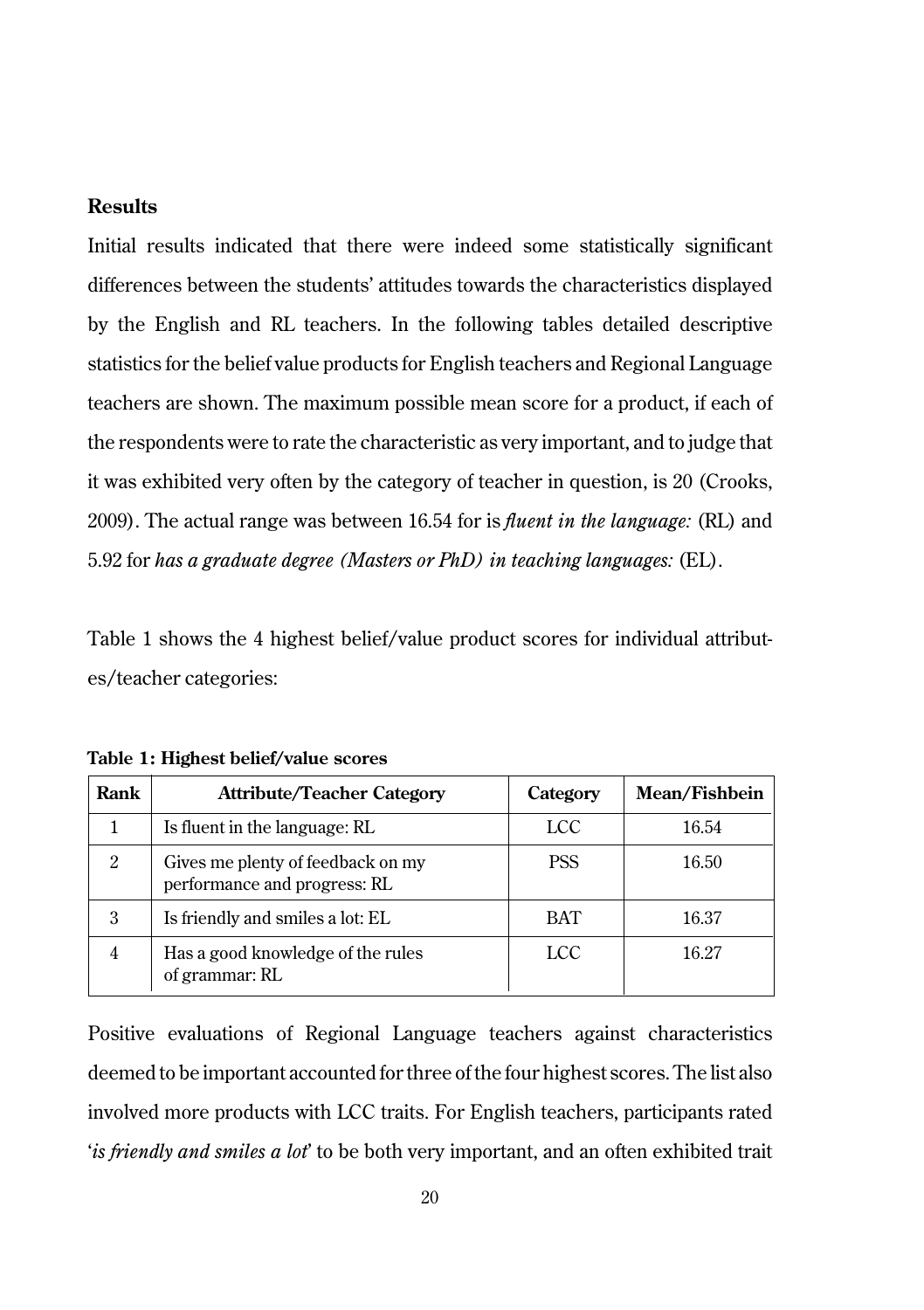amongst their instructors.

Table 2 shows the 4 lowest belief/value scores.

| Rank | <b>Attribute/Teacher Category</b>                                     | Category   | Mean/Fishbein |
|------|-----------------------------------------------------------------------|------------|---------------|
|      | Has a graduate degree (Masters or PhD)<br>in teaching languages: (EL) | LCC        | 5.92          |
| 2    | Has a graduate degree (Masters or PhD)<br>in teaching languages: (RL) | LCC        | 8.94          |
| 3    | Encourages students to become<br>independent learners (EL)            | <b>PSS</b> | 9.87          |
| 4    | Treats students with respect: (RL)                                    | BAT        | 11 05         |

**Table 2: Lowest belief/value scores**

English and Regional Language teachers shared the lowest belief/value scores. It is interesting to note that the LCC trait had both the lowest belief value scores, and the highest. That is, the linguistic and cultural competence of the teachers was deemed both the most and least important characteristic trait, which may indicate that this category needs to be split into more distinct sub categories in future studies so as to highlight which attributes are or are not important. Interestingly, results indicated that it wasn't very important for either English, or Regional Language teachers to hold a graduate degree. Results for English teachers also show that participants did not believe that this trait was often exhibited, meaning they did not believe their English teachers possessed the qualifications in question. Given the relatively well-qualified members of the ELI at KUIS delivering these lessons, this shows that students are largely unaware of their instructors' qualifications. Even if they were, however, they still note that it is of little importance. Further research into these results is required.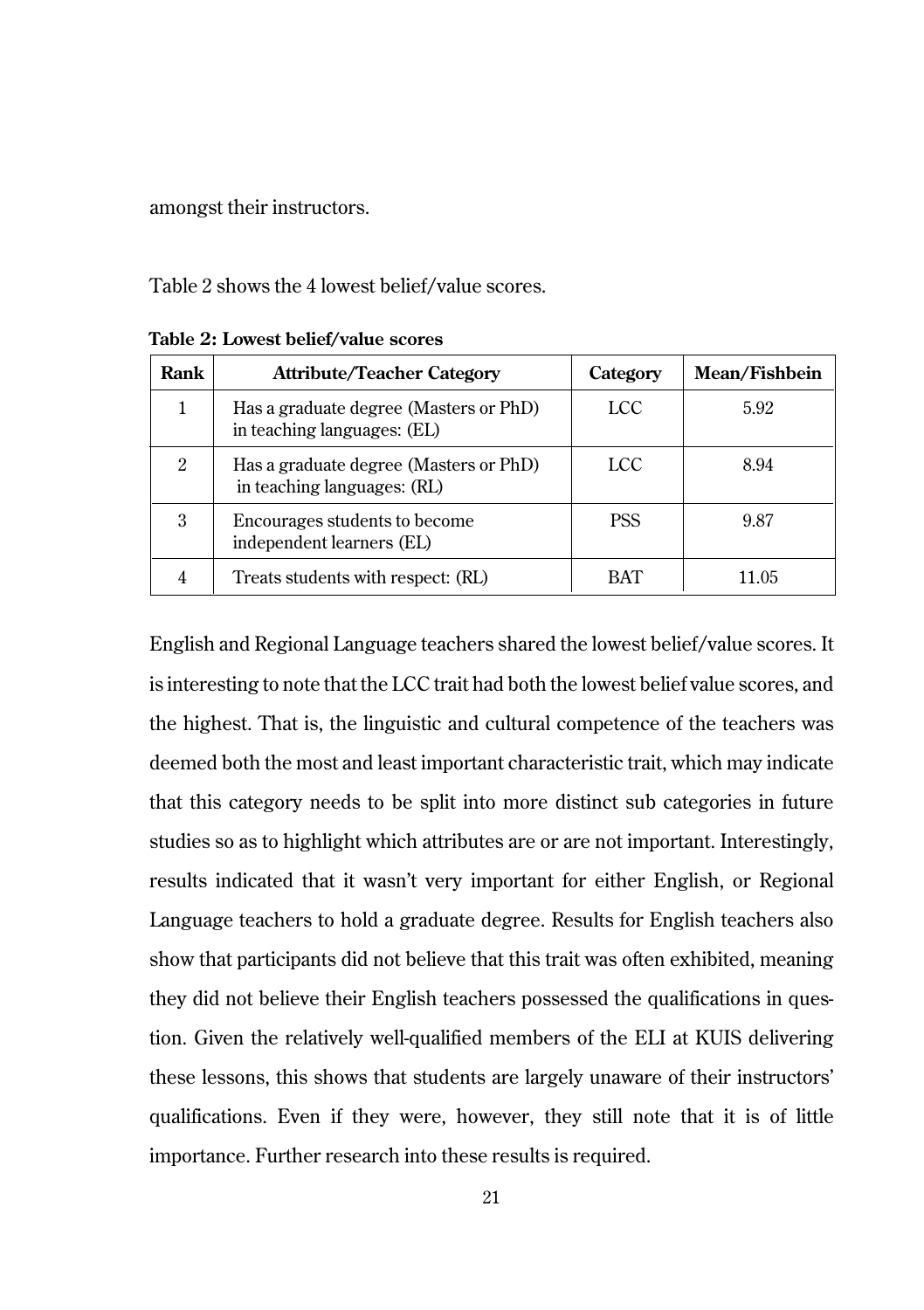A series of paired *t*-tests were conducted to compare the belief value products for English and RL teachers on each attribute. Results are exhibited in Table 3.

| <b>Characteristics</b>                                             | Category   | Mean    | SD.  | t       | Sig. | d    |
|--------------------------------------------------------------------|------------|---------|------|---------|------|------|
| Has a graduate degree<br>(Masters or PhD in<br>teaching languages) | LCC        | $-3.19$ | 5.36 | $-2.73$ | .013 | 0.54 |
| Is friendly and smiles a<br>lot.                                   | <b>BAT</b> | 2.62    | 4.70 | 2.57    | .019 | 0.67 |
| Creates a good<br>classroom atmosphere                             | <b>BAT</b> | 2.43    | 4.74 | 2.35    | .029 | 0.56 |

**Table 3: Belief/value scores for attributes**

Three of the pairs revealed statistically significant variation, with medium effect sizes (Cohen's *d*). The results indicated that there was a difference in whether or not it was important for teachers to have a graduate degree. Participants indicated that the RL exhibited this trait and that the English language teachers did not. However, the students also rated this trait as being of little importance in either their English or Regional Language teachers. The other two characteristics with statistical significance were *is friendly and smiles a lot*, and *creates a good classroom atmosphere*. Results indicated that these were important characteristics that were exhibited more frequently by the English Language teachers.

Table 4 shows the paired sample *t*-tests for the three sub-dimensions, LCC, PSS, and BAT. They were run to compare the English and RL teachers in each category.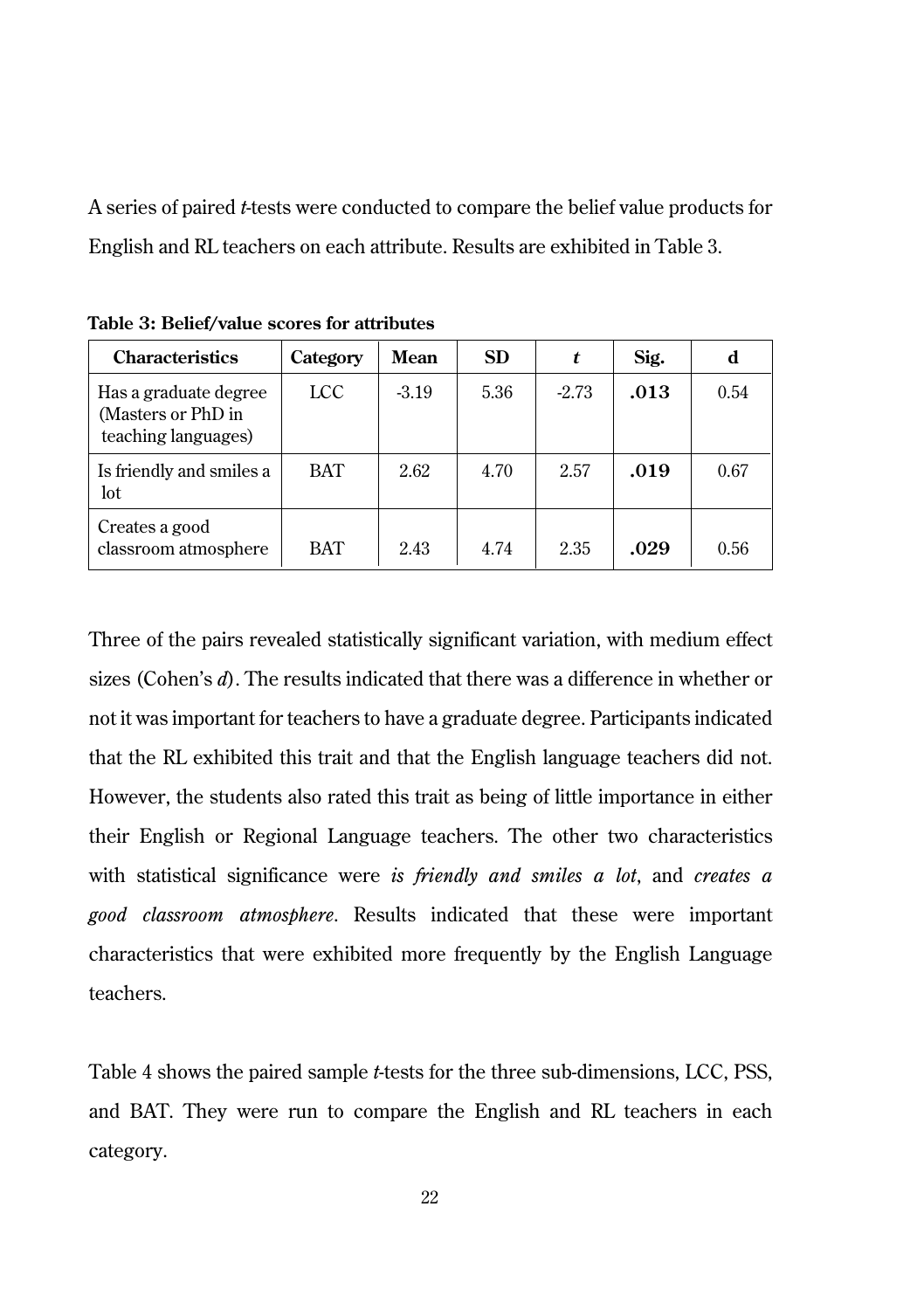| <b>Categories</b>                       |            | Mean    | <b>SD</b> |         | Sig. | d    |
|-----------------------------------------|------------|---------|-----------|---------|------|------|
| Linguistic and Cultural<br>Competence   | LCC        | $-6.57$ | 14.26     | $-2.11$ | .048 | 0.47 |
| Pedagogical Skills and<br><b>Styles</b> | <b>BAT</b> | $-4.67$ | 11.53     | $-1.85$ | .079 | 0.26 |
| Behavioural and<br>Attitudinal Traits   | <b>BAT</b> | 6.76    | 11.94     | 2.60    | .017 | 0.59 |

**Table 4: Belief/value scores for Categories**

Results indicated that there was a statistically significant difference in favour of RL teachers in the belief/value product scores on LCC attributes. Differences for PSS were not statistically significant, however BAT was significant in favour of English teachers. These results warrant further, and more robust statistical analysis, with allowances for larger sample sizes and necessary statistical adjustments, as well as triangulation in data collection and methodology.

# **Conclusion**

This study aimed to assess the efficacy of the Fishbein Model and test the instrumentation for a larger project. In so doing, it also provided a useful set of data from which we can draw inferences about student attitudes towards, and expectations of foreign language instructors in multilanguage programs. It highlighted a number of key differences between English and Regional language instructors, all of which warrant further investigation.

Although initial findings indicate that there were indeed some statistically significant results, there were limitations due to the nature of pilot studies with limited cohorts. Only the *cognitive* construct of attitude was investigated. *Affective*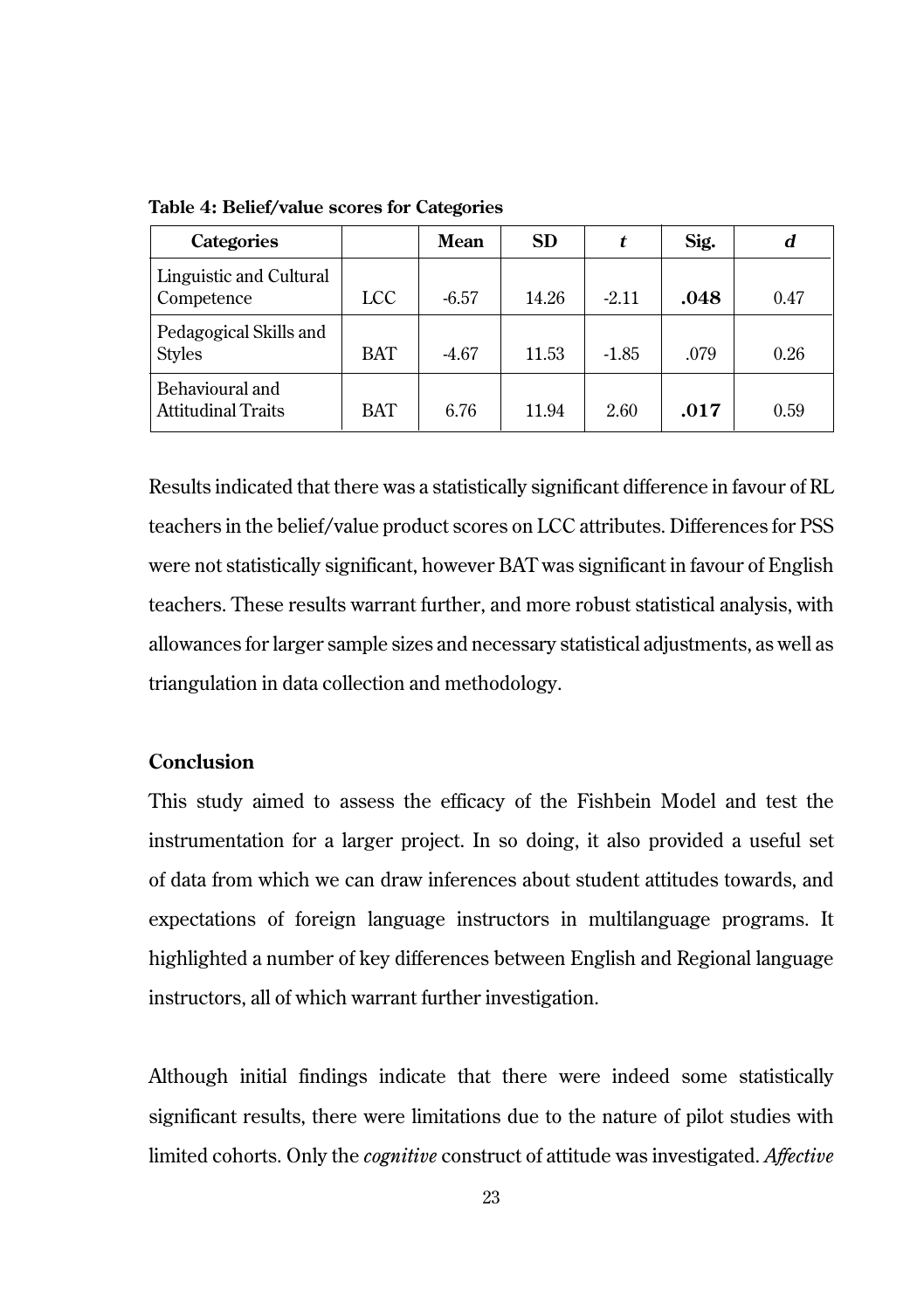factors must also be considered, as they are essential in any research conducted on attitudes. Furthermore, quantitative analyses of attitudes are, on their own, limited. They can easily tell us *what* is happening, but are often wholly inadequate when we want to know *why*. Qualitative measures will therefore also need to be considered in future research designs. However, despite these limitations it is evident that multilingualism and multilingual education are gaining traction, and that projects aimed at furthering our understating of their unique constructs warrant further study. Our preliminary investigations indicated some variation between students' attitudes towards their English and Regional Language teachers. Stage two of this study will attempt to shed more light on these findings. Further research into multilingualism and multilingual education is key to understanding our program, and our students at Kanda University. Furthermore, studies of this nature will also hopefully have positive pedagogical implications for other multilingual programs.

#### **Bibliography**

- Ajzen, I. (1998). *Attitudes, personality and behaviour.* Milton Keynes: Open University press.
- Amin, N. (1997). Race and the identity of the nonnative ESL teacher. *TESOL Quarterly,* 31(3), 580-583.
- Amin, N. (2001). Nativism, the native speaker construct, and minority immigrant women teachers of English as a second language. *CATESOL Journal, 13*(1), 89-107.
- Árva, V., & Medgyes, P. (2000). Native and non-native teachers in the classroom. *System,* 28, 355-372.
- Benke, E., & Medgyes, P. (2005). Differences in teaching behaviour between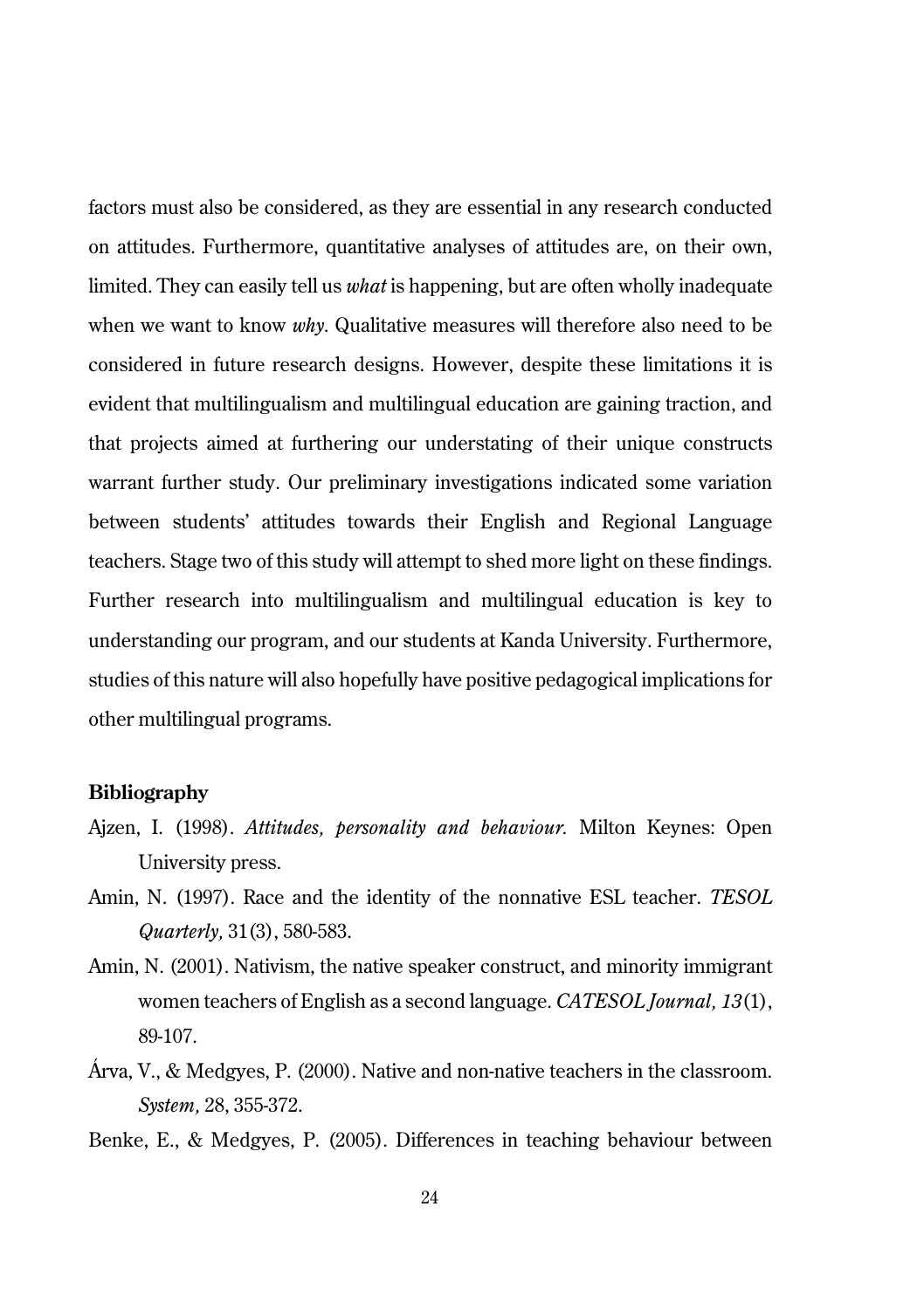native and non-native speaker teachers: As seen by the learners. In E. Llurda (Ed.), *Non-native language teachers: Perceptions, challenges and contributions to the profession* (pp. 195-215). New York, NY: Springer.

- Braine, G. (Ed.). (1999). *Non-native educators in English language teaching.* Mahwah, NJ: Lawrence Erlbaum Associates Publishers.
- Cheung, Y. L., & Braine, G. (2007). The attitudes of university students towards non-native speaker English teachers in Hong Kong. *RECL Journal, 38*(3), 257-277.
- Crooks, T. (2009) A survey of attitudes among Indonesian Elementary-level learners towards native speaker and non-native speaker English language teachers. Unpublished Masters. thesis, Melbourne University.
- Crystal, D. (1997). *English as a global language*. New York, NY: Cambridge University Press.
- Fishbein, M. (1967). Attitude and the prediction of behaviour. In M. Fishbein (Ed.), *Readings in attitude, theory and measurement* (pp.477-492). New York: John Wiley & Sons.
- Fishbein, M. & Ajzen, I. (1975) *Belief, attitude, intention and behaviour: An introduction to theory and research.* Reading, MA: Addison-Wesley
- Hall, S. J. (2012). Deconstructing aspects of native speakerism: Reflections from in-service teacher education. *The Journal of Asia TEFL, 9* (3), 107-130.
- Jenkins, J. (2000). *The Phonology of English as an International Language: New Models, New Norms, New Goals.* Oxford: Oxford University Press.
- Jenkins, J. (2006). Current perspectives on teaching World Englishes and English as a lingua franca. *Tesol Quarterly,* 40, pp. 157–181.
- Jessner, U. (2008) Teaching Third languages: Findings, trends and challenges. *Language Teaching, 41* (1), 15-56
- Johnson, J. (2013). 'Non-native' English teachers on four-week initial training courses: A study. In T. Pattison (Ed.), *IATEFL 2012: Glasgow Conference*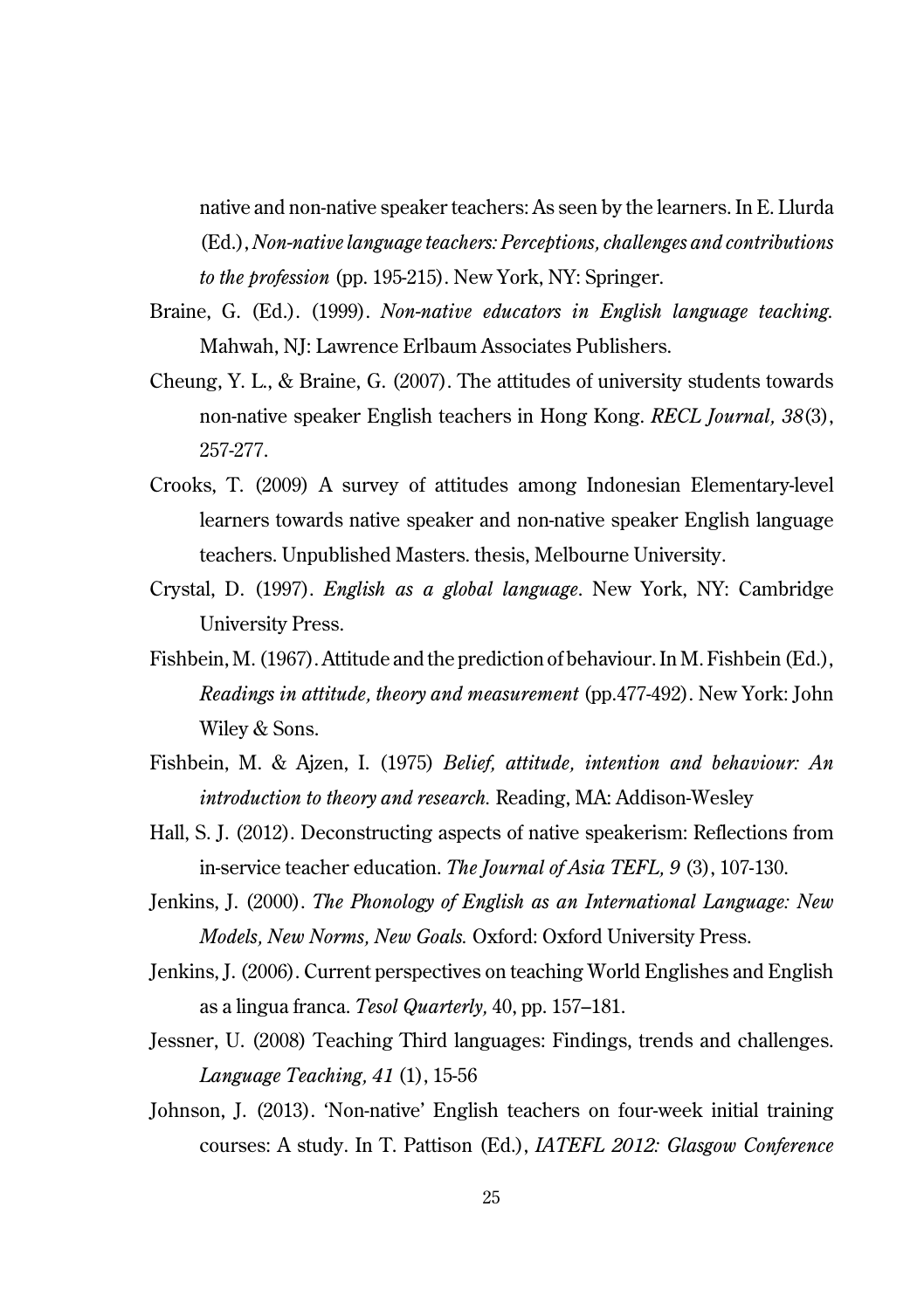*Selections* (pp. 30-32). Canterbury, UK: IATEFL.

- Kachru, B. K. (Ed.). (1992). *The other tongue: English across culture*s (2nd ed.). Urbana: University of Illinois Press.
- Kachru, B. (1992). World Englishes: Approaches, issues and resources. *Language teaching 25* (1), 1-14.
- Kramsch, C. (1997). The privilege of the non-native speaker. *Publications of the Modern Languages Association 3,* 359-369.
- Mahboob, A. (2003). Status of non-native English speaking teachers in the United States. Unpublished Ph.D. thesis, Indiana University.
- Mahboob, A. (2004). Native or nonnative: What do students enrolled in an intensive English program think? In L/ Kamhi-Stein (Ed.), *Learning and teaching from experience: Perspectives on nonnative English-speaking professionals* (pp. 100-120). Ann Arbor: University of Michigan Press.
- Medgyes, P. (1992). Native or nonnative: Who's worth more? *ELT Journal, 46*(4), 340-349.
- Medgyes, P. (1994). *The non-native teacher*. London: Macmillan Publishers.
- Medgyes, P. (1994). *Non-natives in ELT*. London: Macmillan Publishers.
- Modiano, M. (2005). Cultural studies, foreign language teaching and learning practices, and the NNS practitioner. In E. Llurda (Ed.), *Non-native language teachers: Perceptions, challenges, and contributions to the profession* (pp. 25- 43). New York: Springer.
- Rajagopalan, K. (2005). Non-native speaker teachers of English and their anxieties: Ingredients for an experiment in action research. In E. Llurda (Ed.), *Non-native language teachers: Perceptions, challenges, and contributions to the profession* (pp. 283-303). New York: Springer.
- Seidlhofer, B. (2004). Research perspectives on teaching English as a lingua franca. *Annual Review of Applied Linguistics*, 24, 200–239.

Seidlhofer, B (2005) Standard future or half-baked quackery? In: Gnutzmann, C. &